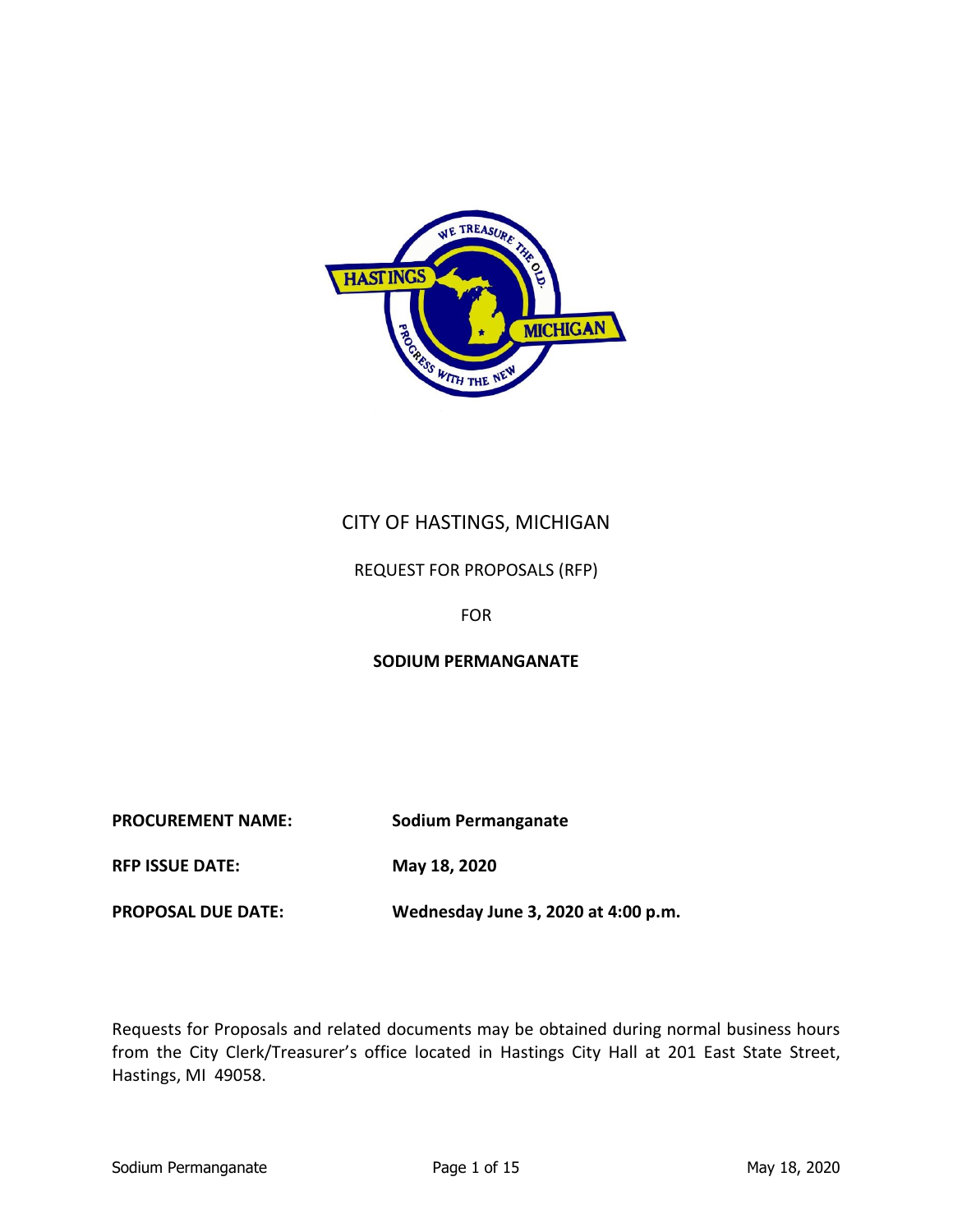## OVERVIEW OF THE PROCUREMENT PROCESS

The City of Hastings is employing a formal proposal or bid process in this procurement. All General and Specific Terms and Conditions as described below apply. Potential vendors who receive copies of this RFP will be notified of any addendum to the RFP and provided an equal opportunity to comply with all specifications.

## CONTENTS OF THE REQUEST FOR PROPOSAL OR BIDS

| А.        |       |                                                                                                                                            |
|-----------|-------|--------------------------------------------------------------------------------------------------------------------------------------------|
| <b>B.</b> |       |                                                                                                                                            |
| C.        |       |                                                                                                                                            |
| D.        |       |                                                                                                                                            |
|           | NOTE: | The documents provided as attachments and exhibits are not<br>exhaustive or presumed to be complete and are provided for<br>reference only |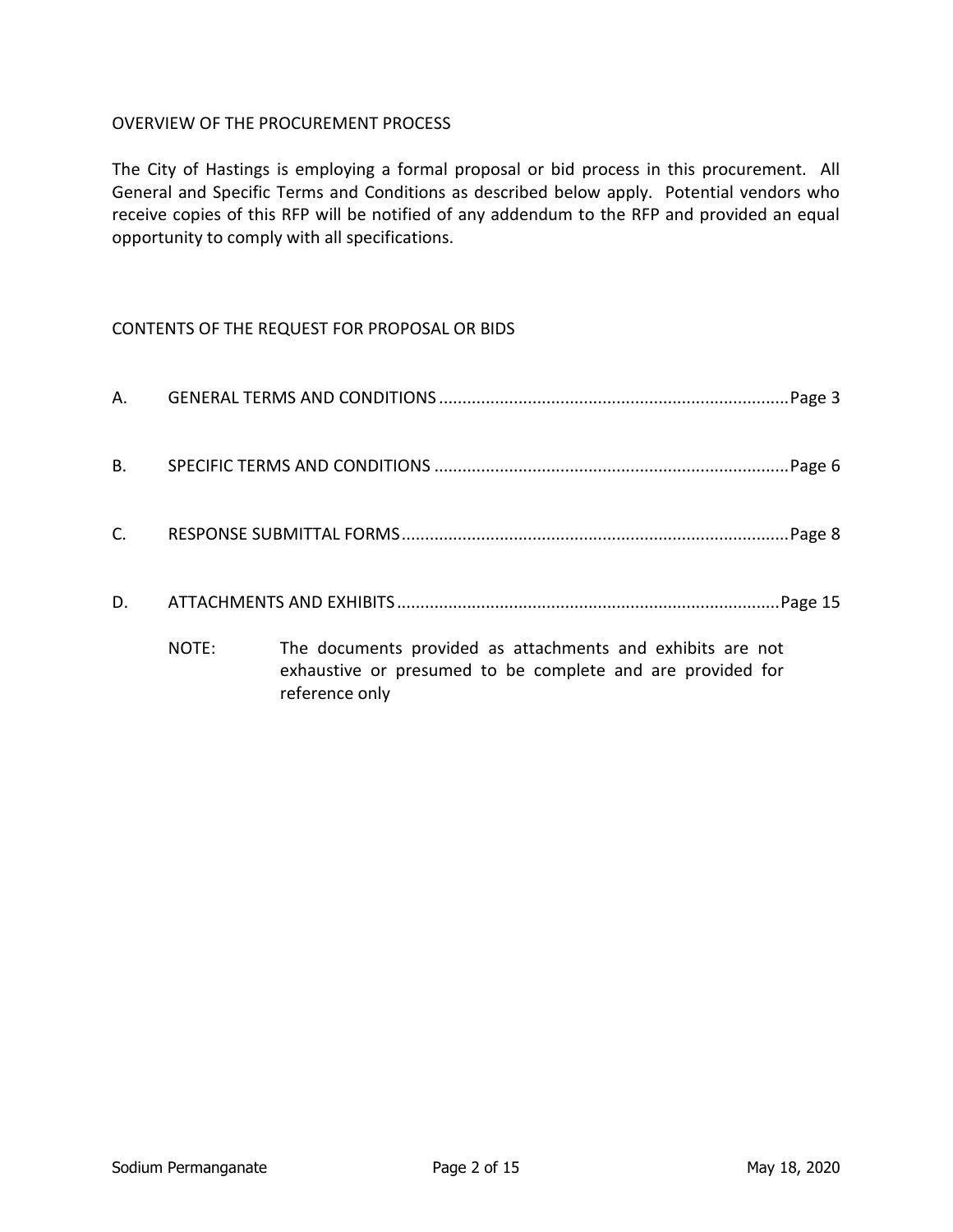### **A. GENERAL TERMS AND CONDITIONS**

- 1. The City of Hastings assumes no responsibility of any kind or nature for any costs incurred by any potential vendor in the preparation of a response to this RFP. This applies to and includes any costs of delivery a Proposal timely.
- 2. The City of Hastings reserves the exclusive, unencumbered right to:
	- a. Cancel, revise, or amend the RFP;
	- b. Reject any proposal or bid or all proposals or bids submitted in response hereto in whole or in part;
	- c. To waive any irregularities in any proposal or bid;
	- d. To award the whole or part of the work or goods that are the subject of this RFP to that offeror whose proposal or bid is, as determined in the sole discretion of the City, to be in the best interest of the City considering such factors as it may deem pertinent.
- 3. Sealed proposals or bids must be received on or before **Wednesday June 3, 2020 at 4:00p.m.** at the office of the Director of Public Services. Date and time will be recorded on delivery. Deadline is for physical delivery to the specified location; postmarks or other indicators of sending or delivery will not be accepted.

Proposals or bids are to be delivered to:

City of Hastings Office of the City Clerk/Treasurer 201 East State Street Hastings, MI 49058

- 4. Any questions regarding the RFP must be submitted before **Monday, June 1, 2020 at 1:00 p.m.** If necessary, an addendum to the RFP will be provided to all holders of the RFP of record.
- 5. No proposal or bid may be withdrawn for a period of sixty (60) days after the opening of the proposals or bids except as provided in the RFP.
- 6. Proposals must be submitted in accordance with the instructions and requirements contained in this RFP. Failure to do so may result in the proposal or bid being considered non-responsive and it may be rejected. An offeror must promptly notify the Office of the City Clerk/Treasurer of any ambiguity, inconsistency, or error, which may be discovered upon examination of the RFP. An offeror requesting clarification or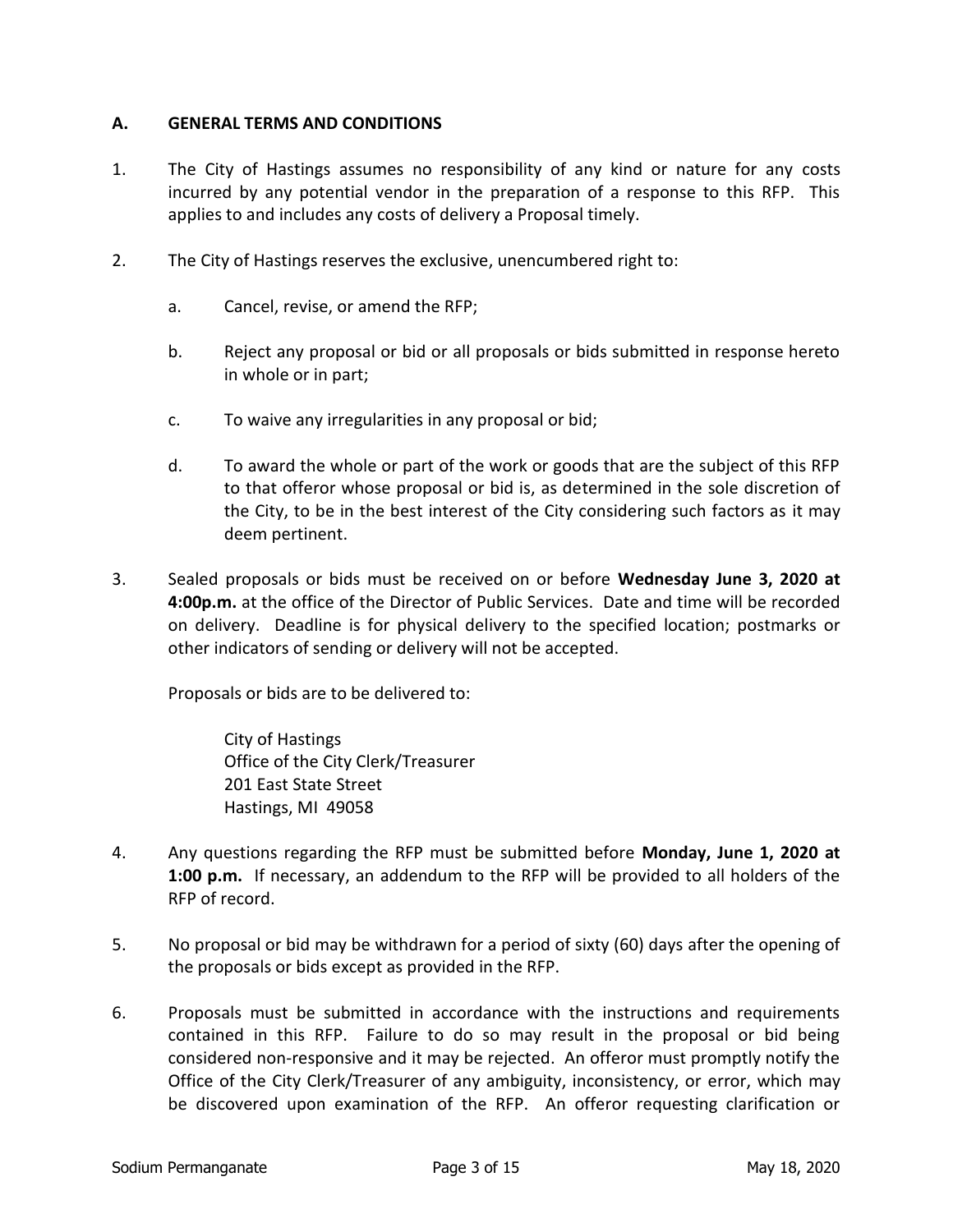interpretation of this RFP should contact Director of Public Services Matt Gergen at [mgergen@hastingsmi.org](mailto:mgergen@hastingsmi.org) or (616) 340-9523.

- 7. Proposals should demonstrate the offeror's successful experience in providing the services and/or items requested by this RFP.
- 8. Proposals must state whether any of offeror's owners, officers, employees, or agents, or their immediate family members, is currently, or has been in the past year, an employee of the City of Hastings or has any responsibility or authority with the City that might affect the procurement transaction or any claim resulting there from. If so, the complete name and address of each such person and their connection to the City of Hastings must be disclosed in the response.
- 9. Any proposal submitted shall be deemed conclusive assurance that the proposer does not discriminate in any manner against any class of protected persons under federal or state law. This includes non-discrimination on the basis of gender, race, national origin, age, and other categories specified by law. Non-discrimination applies to consideration for employment and services.
- 10. Proposals must explicitly and completely describe and present all components of the price proposed for work or goods. The City of Hastings is exempt from State of Michigan Sales and Use Taxes.
- 11. Ownership of all data, materials, and documentation originated and prepared for the City pursuant to the RFP shall belong exclusively to the City and be subject to public inspection in accordance with the Michigan Freedom of Information Act.
- 12. No information regarding the contents of responses to the RFP will be released prior to award. Once an award has been made, all proposals will be open to public inspection subject to the provisions set forth above.
- 13. Any interpretation, correction, or change of the RFP will be made by an addendum. Interpretations, corrections, or changes to this RFP made in any other manner will not be binding and offerors must not rely upon such interpretations, corrections, or changes. The City Clerk/Treasurer will issue Addenda. Addenda will be emailed, faxed, or mailed to all known recipients of the RFP.
- 14. The City may make investigations to determine the ability of the offeror to perform or supply the services and/or items as described in this RFP.
- 15. The successful offeror must comply with all applicable City, State, and Federal laws, codes, provisions, and regulations.
- 16. Responses to this RFP must be in the prescribed format.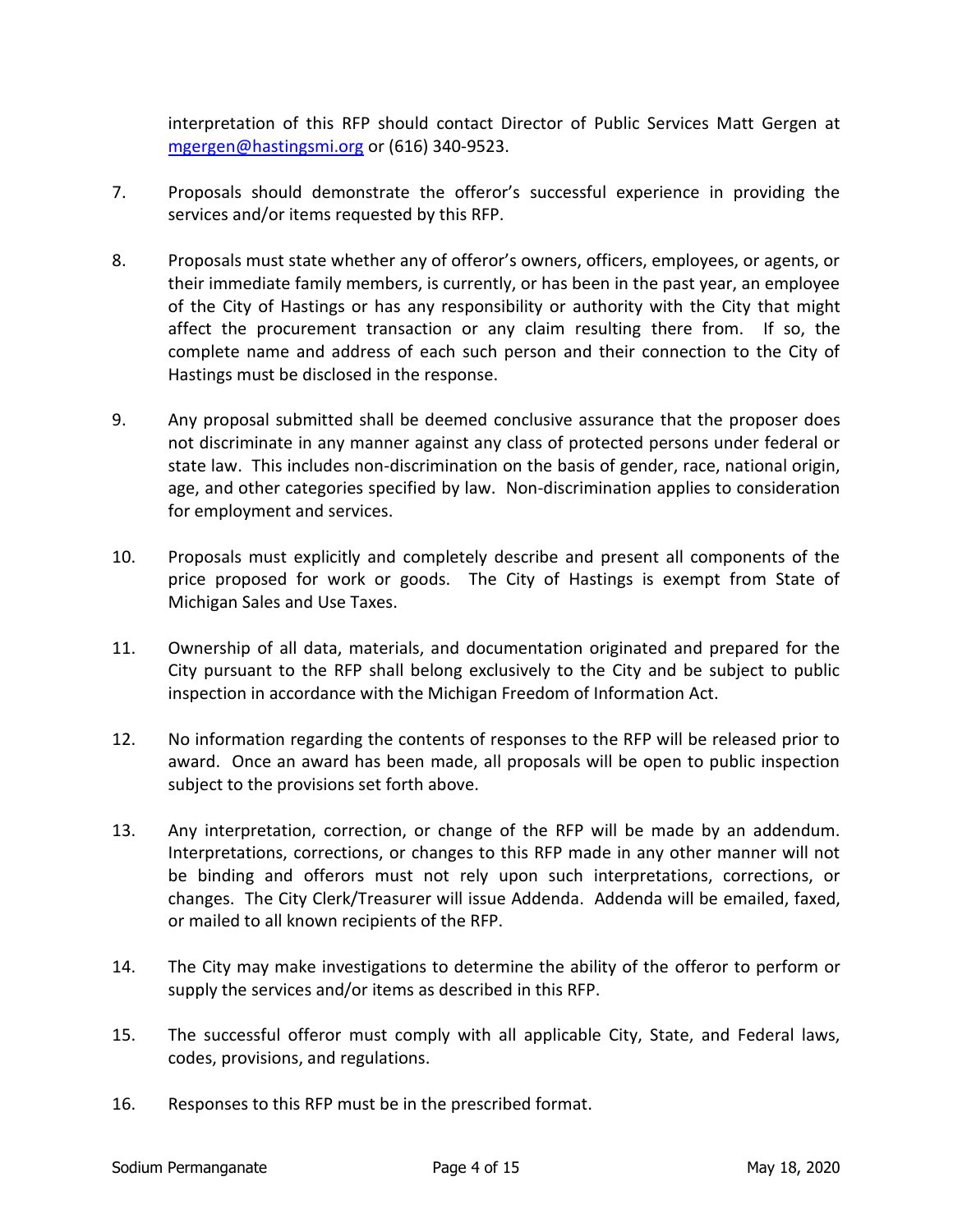- 17. The City may request additional information, clarification, or presentations from any of the offerors after review of the proposals received.
- 18. The City has the right to use any or all ideas presented in reply to this RFP, subject only to the limitations regarding proprietary/confidential data of offeror.
- 19. Only the City will make news releases or other public announcements pertaining to this RFP or the proposed award of a contract.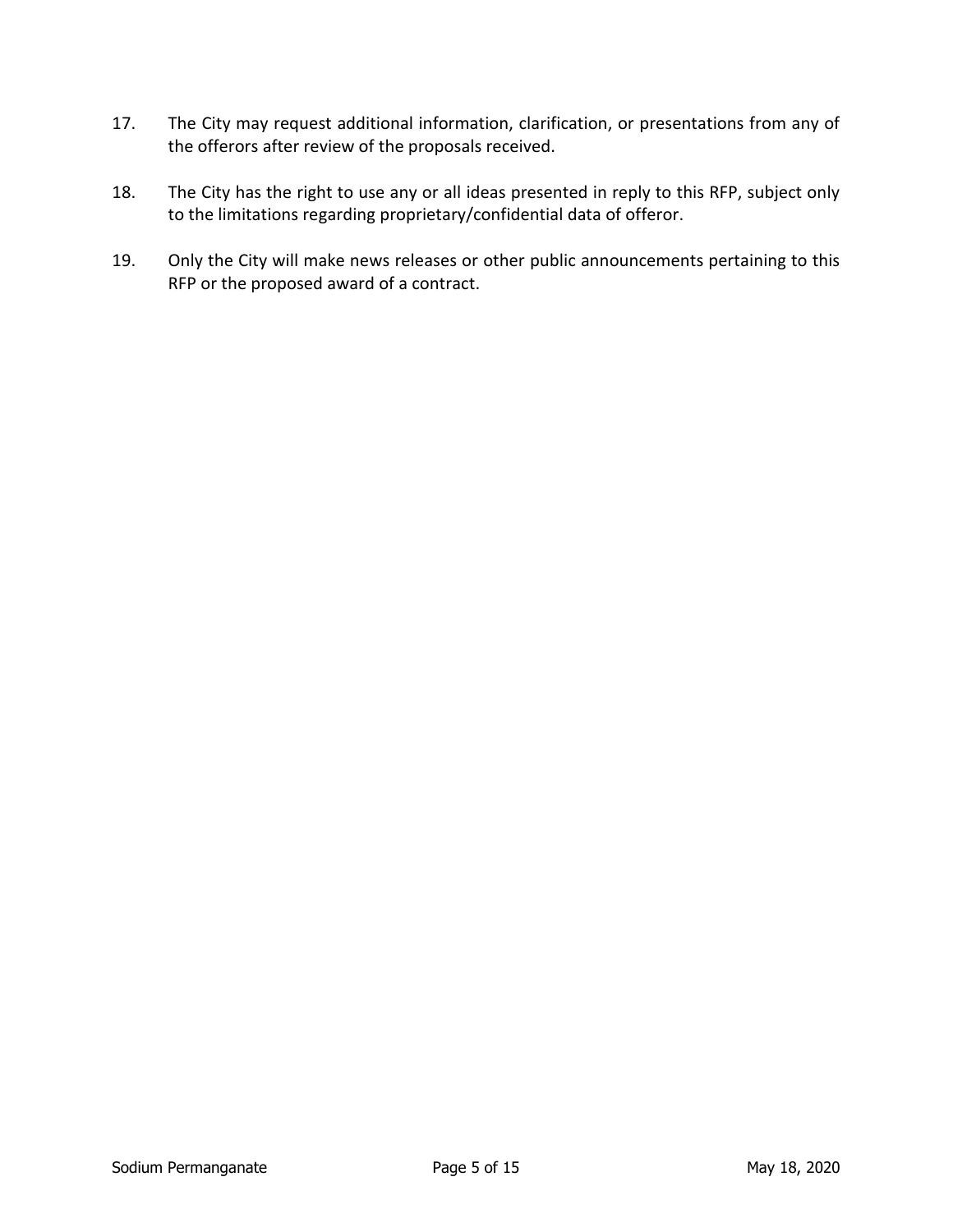### **B. SPECIFIC TERMS AND CONDITIONS**

- 1. The City of Hastings is soliciting sealed bids for the provision of Sodium Permanganate for use at the City of Hastings Wastewater Treatment Plant.
- 2. Specific or Technical Requirements of the Work or Goods

Sodium Permanganate:

All sodium permanganate and containers supplied by this bid will conform fully with general industry standards for this product. The containers will be 55-gallon drums. The liquid sodium permanganate supplied will be standard liquid sodium permanganate for use as an odor-control additive in the wastewater treatment industry. The sodium permanganate shall be a minimum 40% pure by assay. The City of Hastings may require that a sample of liquid sodium permanganate be tested to determine the accuracy of the bidders stated purity. Analysis of the sample may be performed in a laboratory of the City's choice. If the sample purity is less than the stated purity, the cost of the analysis will be paid by the bidder.

Sodium Permanganate in 55-gallon Drums:

- 1. Description: Deep purple liquid. Strong oxidizer, highly soluble in water.
- 2. Molecular formula NaMnO4 3. Boiling point 100 degrees C 4. Specific gravity  $\omega$  25 C  $>1.37$

#### Affidavit:

Each bid will be accompanied by an affidavit stating the purity of the product to be provided and its suitability for the intended uses of the City of Hastings.

Safety Requirements/Training:

Contractor will employ only handling procedures which conform fully to the most current safety guidelines. All containers will be carefully examined upon receipt. Any containers which exhibit evidence of leakage, structural damage, improper handling or filling will be rejected and ordered removed from the site.

All containers supplied under this bid proposal will be maintained in such a manner as not to subject those persons working near them to an undue hazard. The supplier will be responsible for any chemical spills that occur during the unloading of the chemical. Any chemical spill must be cleaned up and properly disposed of by the supplier prior to leaving the treatment facility.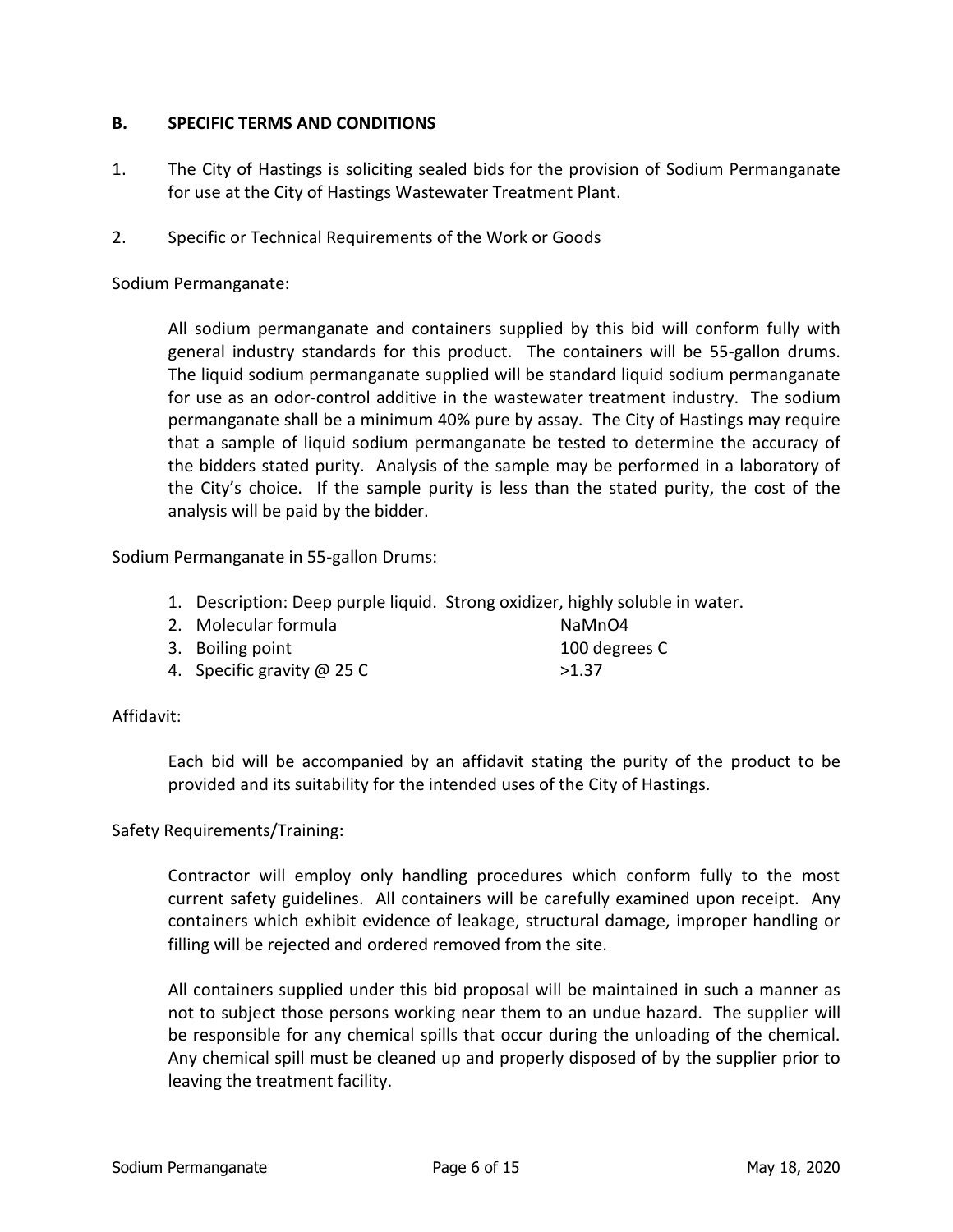Shipping and Handling:

The lag time between order date and receiving date must be consistent and timely. The material must be off-loaded by the driver at the City's wastewater treatment plant. The delivery truck needs a lift-gate. The vendor must have a minimum supply in stock to guarantee quick (< 4 days from order date) delivery.

### **Delivery and ALL surcharges to be included in unit bid price.**

### Miscellaneous

**Bid prices quoted for the sodium permanganate will be good through the City's fiscal year beginning July 1, 2020 and ending June 30, 2021.** It is estimated that the City of Hastings will purchase approximately (14) 55-gallon drums in that time period. However, the City of Hastings reserves the right to adjust the quantity received by  $+/-$ 35% without affecting the unit price, but also reserves the right to make no purchase of sodium permanganate.

**It is the intent of the City to purchase and use the successful bidder's product through the designated period. However, regulatory requirements and/or changes in treatment plant characteristics may justify the need to consider other products. If so, the current supplier will first be given an opportunity to provide alternate product(s) at or below the current cost. If the current supplier cannot accomplish this, then the sealed bid process will be used to procure the necessary alternate product(s). Issuance of a purchase order for the sodium permanganate initially selected through the bid process is not intended to, nor does it preclude the evaluation and purchase of different or additional products as may be necessary.** 

#### Payment

The City of Hastings does not accept bid proposals that require C.O.D. upon delivery of product. The City of Hastings will make payment for product within 15 days of receipt of invoice.

Sodium Permanganate will be delivered to:

Hastings Wastewater Treatment Plant 225 North Cass Street Hastings, MI 49058

- 3. Evaluation Criteria
	- a. The ability, capacity, and skill of the offeror to provide items described in this RFP in a prompt and timely manner without delay or interference.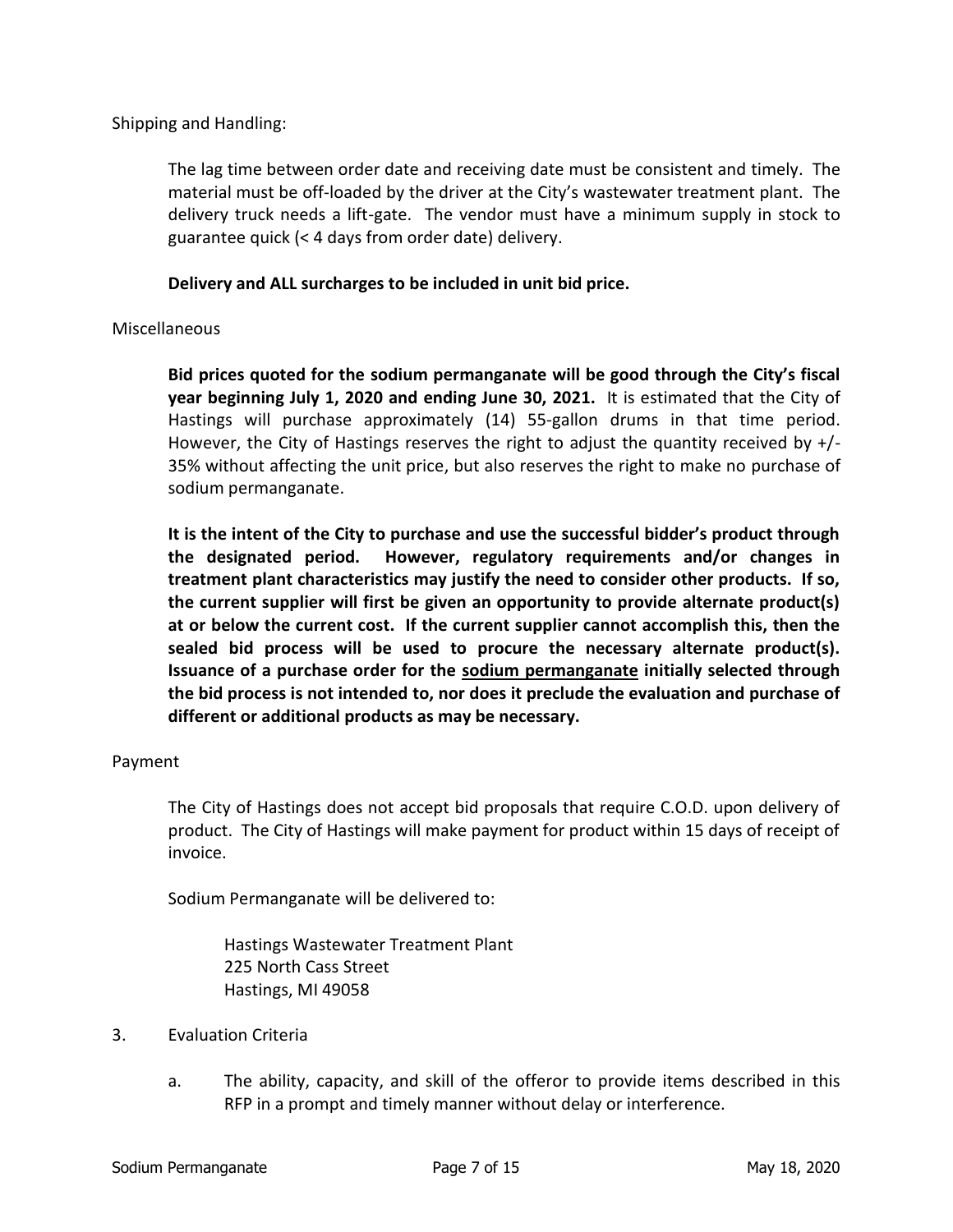- b. The character, integrity, reputation, judgment, experience, efficiency, and effectiveness of the offeror.
- c. The quality and timeliness of performance of previous contracts or services of the nature described in this RFP.
- d. Compliance by the offeror with laws and ordinances regarding prior contracts, purchases, or services.
- e. The conditions, if any, specified in offeror's proposal; i.e. what expectations or requirements the offeror might have of the City as a condition of, or related to the proposal.
- f. Compliance by the offeror with the City's insurance requirements policy.
- g. Price.
- 4. Selection Process
	- a. Sealed proposals will be publicly opened immediately after the deadline for submitting proposals.
	- b. Proposals will be opened at Hastings City Hall, 201 East State Street, Hastings.
	- c. Proposals not submitted timely will not be opened or considered.
	- d. Compliance with submittal forms, insurance requirements, and price will be publicly announced at the proposal opening.
	- e. City staff will evaluate proposals according to the evaluation criteria noted in the RFP and prepare a recommendation to the Hastings City Council.
	- f. The City Council will make the final, binding decision as to the award of the contract or the rejection of any or all proposals.
	- g. City staff or the City Council may request additional information or clarification from any offeror. Failure to supply requested additional information may result in proposal being rejected or not considered further.
	- h. A Purchase Order or formal contractual agreement will be entered to effect the arrangements. Offerors should submit any requested contract terms as part of their proposal.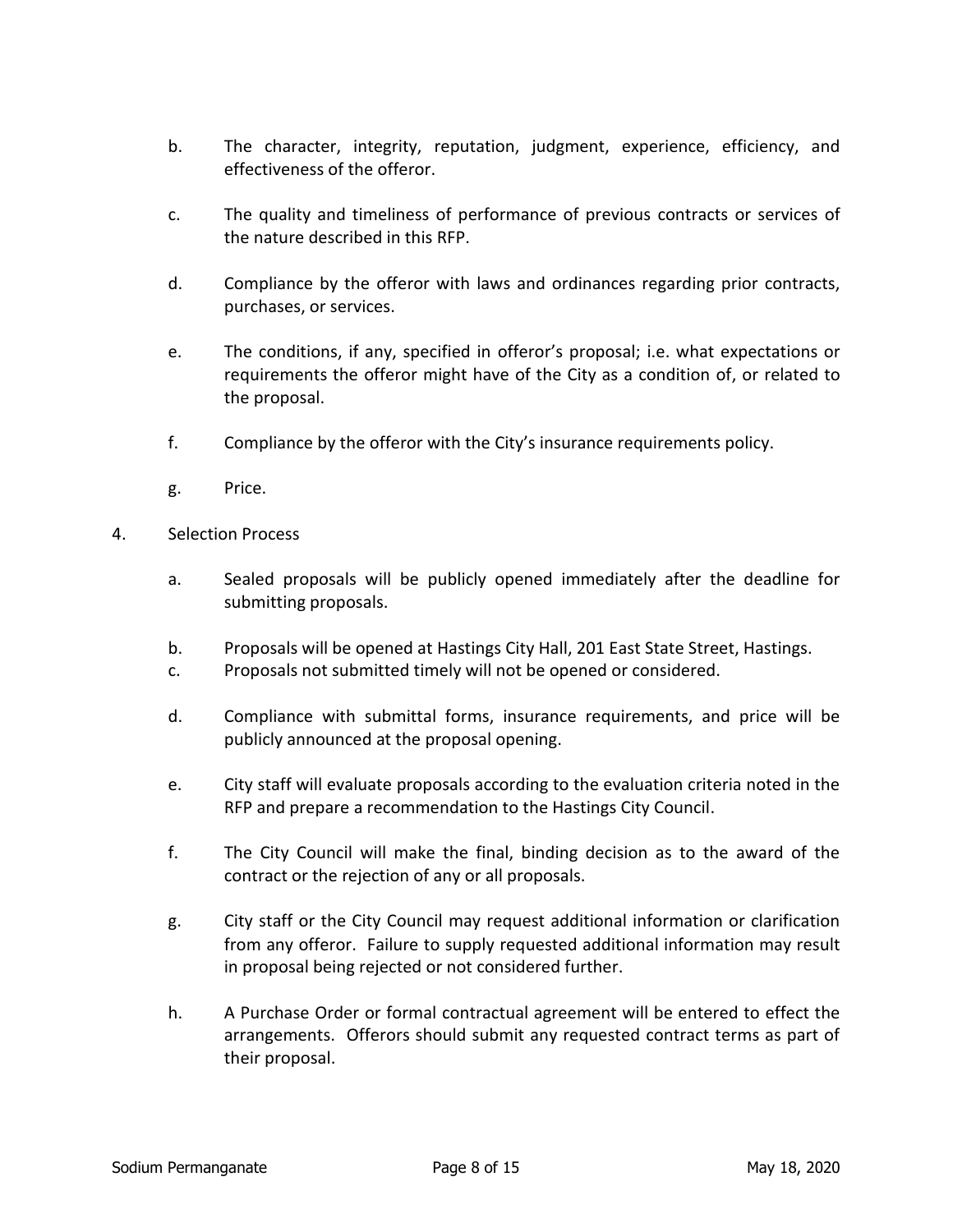## **C. RESPONSE SUBMITTAL FORMS**

Every valid response to the RFP will include the next six (6) pages completed in full and returned to the City by the stated deadline.

#### *CERTIFICATION*

In compliance with this request for proposal and subject to all terms and conditions imposed herein, which are incorporated in this proposal by reference, the undersigned offers and agrees to furnish the services and/or items requested in this solicitation if the undersigned is selected as the successful offeror.

### *Legal Name of Entity Submitting Proposal:*

| <b>Address:</b>                                                                                                                                                                                                               |                                                                                                               |
|-------------------------------------------------------------------------------------------------------------------------------------------------------------------------------------------------------------------------------|---------------------------------------------------------------------------------------------------------------|
|                                                                                                                                                                                                                               |                                                                                                               |
|                                                                                                                                                                                                                               |                                                                                                               |
|                                                                                                                                                                                                                               |                                                                                                               |
|                                                                                                                                                                                                                               | Fax: The Commission of the Commission of the Commission of the Commission of the Commission of the Commission |
|                                                                                                                                                                                                                               |                                                                                                               |
| <b>Authorized Official:</b>                                                                                                                                                                                                   |                                                                                                               |
| Printed Name: Name and Second Contract and Second Contract of the Contract of the Contract of the Contract of the Contract of the Contract of the Contract of the Contract of the Contract of the Contract of the Contract of |                                                                                                               |
|                                                                                                                                                                                                                               |                                                                                                               |
|                                                                                                                                                                                                                               |                                                                                                               |
|                                                                                                                                                                                                                               |                                                                                                               |
|                                                                                                                                                                                                                               |                                                                                                               |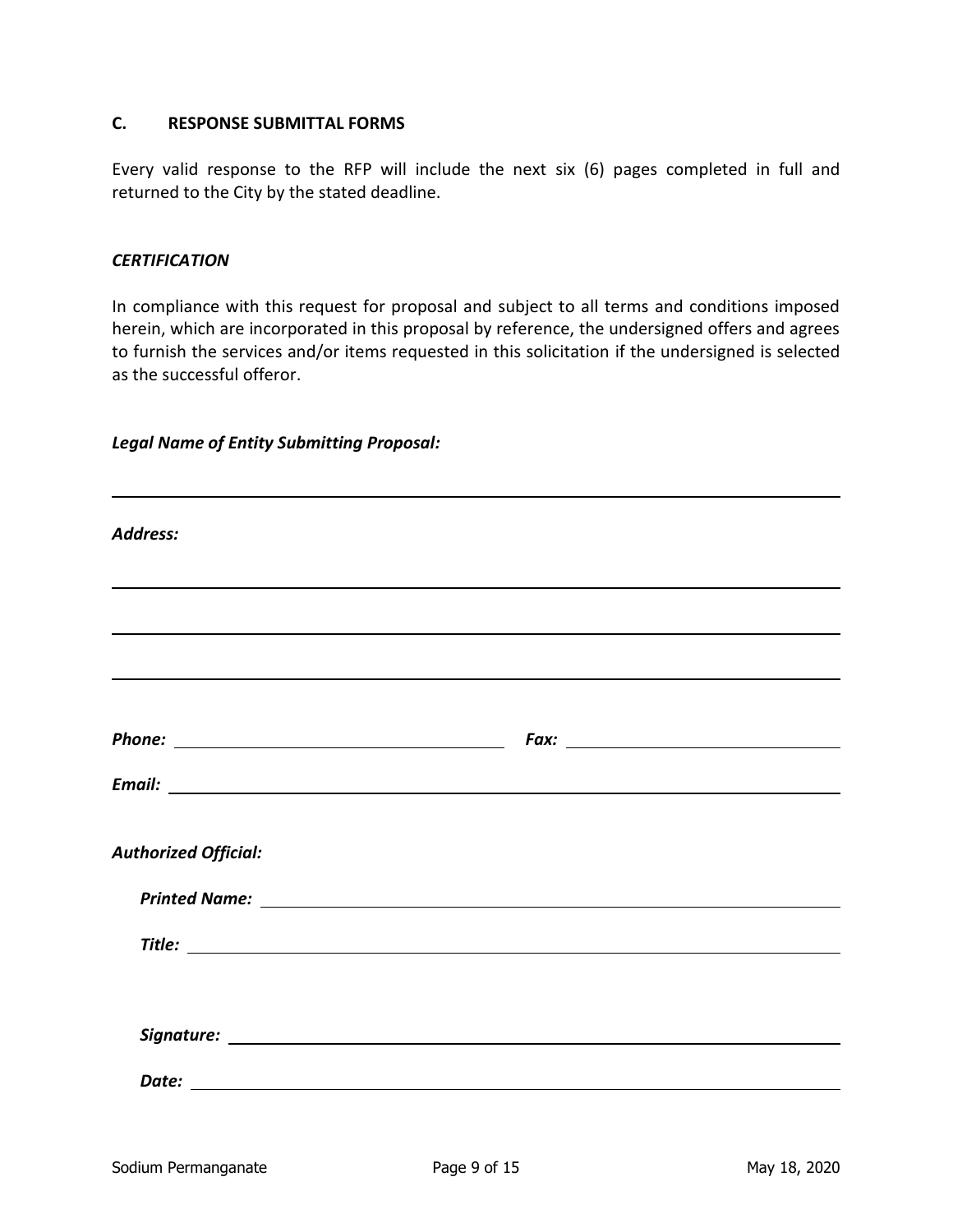## *RELATED PARTIES DISCLOSURE (CHECK AND COMPLETE AS APPROPRIATE) THIS PAGE MUST BE RETURNED SIGNED BY AN AUTHORIZED REPRESENTATIVE OF THE OFFEROR*

 *NONE* of offeror's owners, officers, employees, or agents, or their immediate family members, is currently, or has been in the past year, an employee of the City of Hastings nor has any responsibility or authority with the City that might affect the procurement transaction or any claim resulting there from.

## *EXCEPTIONS TO THE ABOVE STATED ARE AS FOLLOWS*:

| Connection or Relationship to the City of Hastings: ____________________________ |  |  |  |  |
|----------------------------------------------------------------------------------|--|--|--|--|
|                                                                                  |  |  |  |  |
|                                                                                  |  |  |  |  |
| Connection or Relationship to the City of Hastings: ____________________________ |  |  |  |  |
| USE ADDITONAL SHEETS IF NECESSARY                                                |  |  |  |  |
| <b>Authorized Official:</b>                                                      |  |  |  |  |
|                                                                                  |  |  |  |  |
|                                                                                  |  |  |  |  |
|                                                                                  |  |  |  |  |
|                                                                                  |  |  |  |  |
|                                                                                  |  |  |  |  |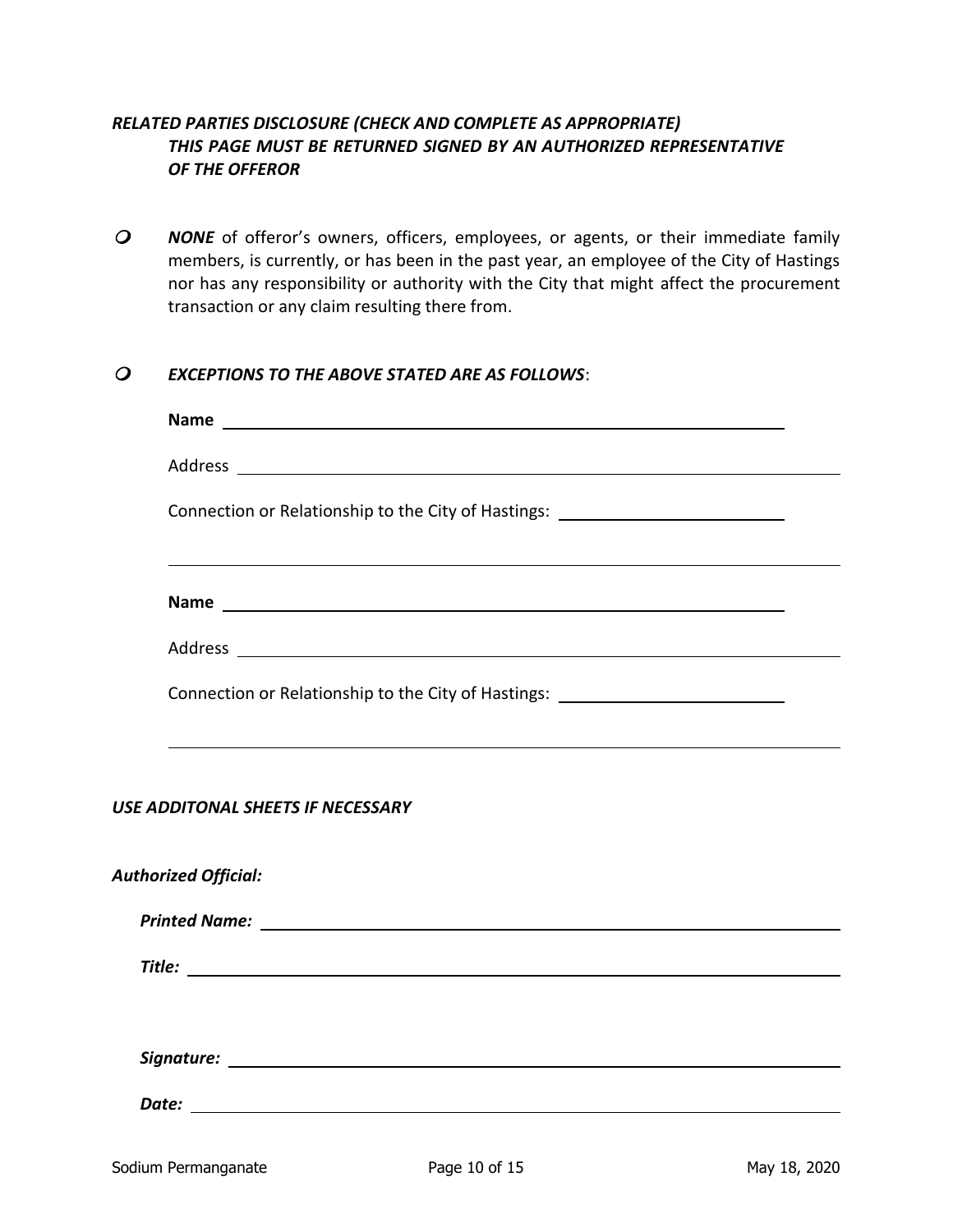### *REFERENCES*

Each offeror should provide the names, addresses, and telephone numbers of at least three (3) references in connection with supplying the services or items requested in this RFP. References of other similar local government operations are preferred.

| <b>REFERENCE #1</b>                                                              |  |  |
|----------------------------------------------------------------------------------|--|--|
| <b>Entity Name:</b>                                                              |  |  |
| Address:                                                                         |  |  |
| ,我们也不会有什么。""我们的人,我们也不会有什么?""我们的人,我们也不会有什么?""我们的人,我们也不会有什么?""我们的人,我们也不会有什么?""我们的人 |  |  |
|                                                                                  |  |  |
|                                                                                  |  |  |
| <b>Contact Name and Title:</b>                                                   |  |  |
|                                                                                  |  |  |
| <b>Brief Description of Working Relationship with Dates:</b>                     |  |  |
|                                                                                  |  |  |
|                                                                                  |  |  |
|                                                                                  |  |  |
|                                                                                  |  |  |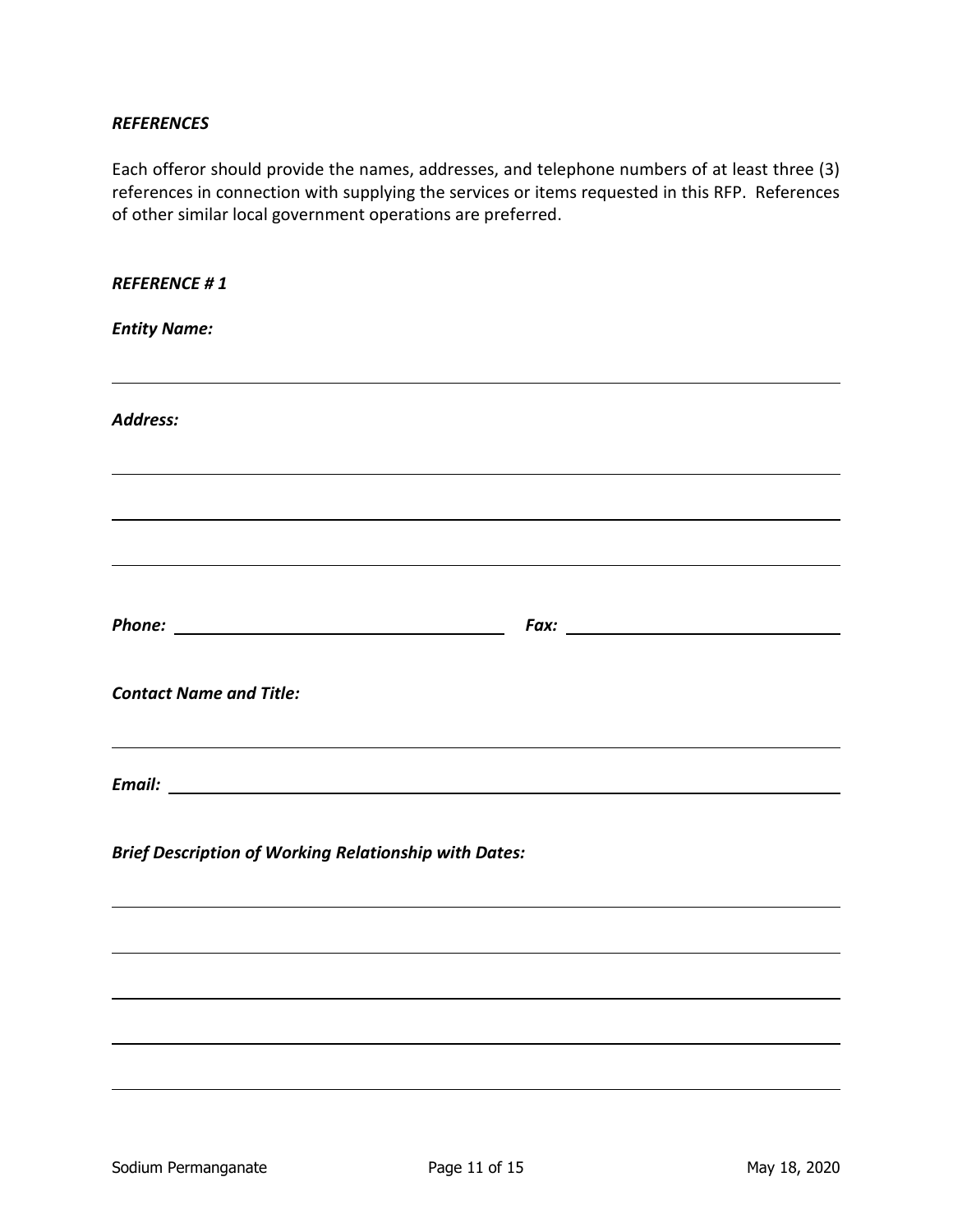*REFERENCE # 2*

*Entity Name: Address: Phone: Fax: Contact Name and Title: Email:*

*Brief Description of Working Relationship with Dates:*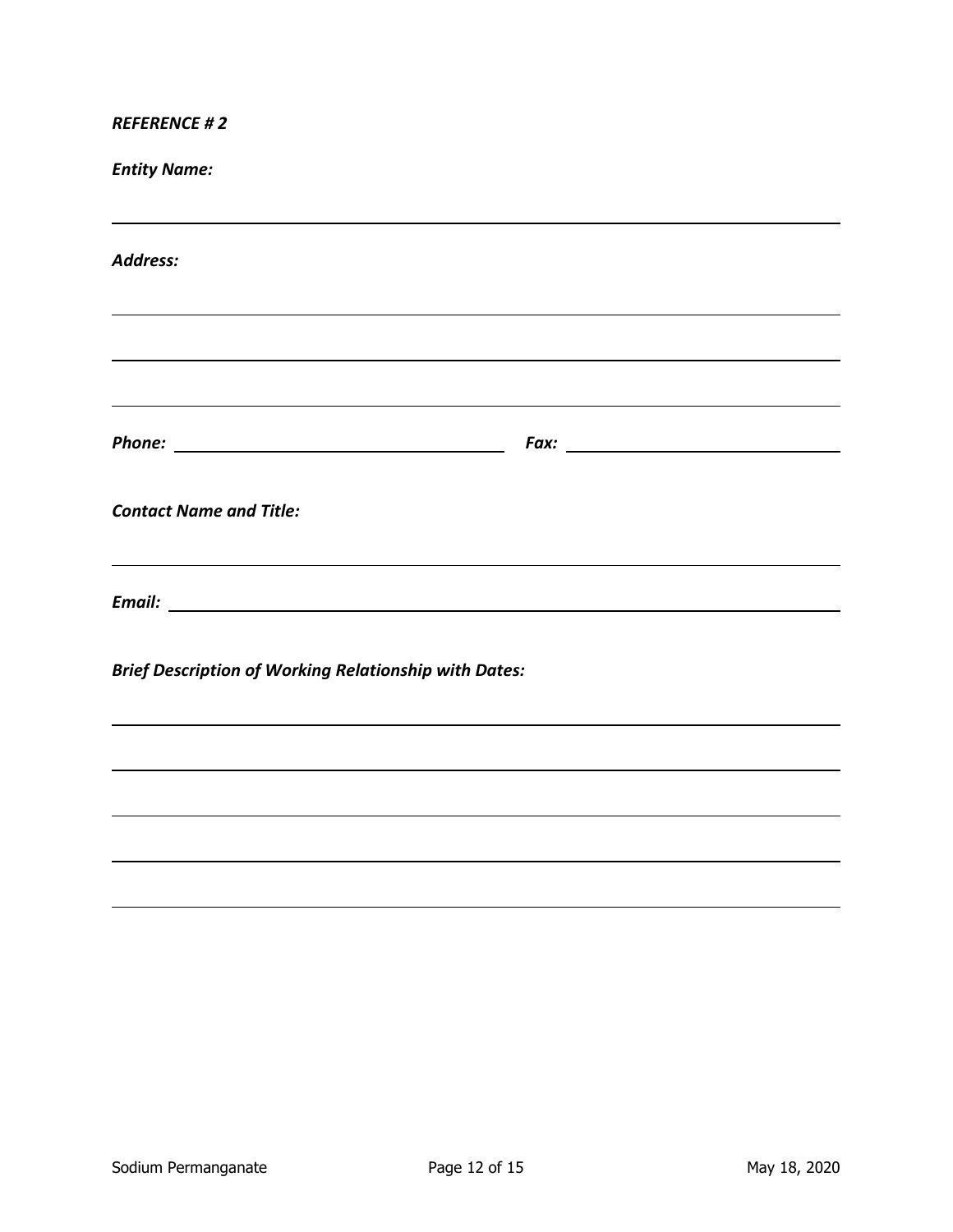*REFERENCE # 3*

*Entity Name:*

| <b>Address:</b>                                              |  |  |
|--------------------------------------------------------------|--|--|
|                                                              |  |  |
|                                                              |  |  |
|                                                              |  |  |
| <b>Contact Name and Title:</b>                               |  |  |
|                                                              |  |  |
| <b>Brief Description of Working Relationship with Dates:</b> |  |  |
|                                                              |  |  |
|                                                              |  |  |
|                                                              |  |  |
|                                                              |  |  |
|                                                              |  |  |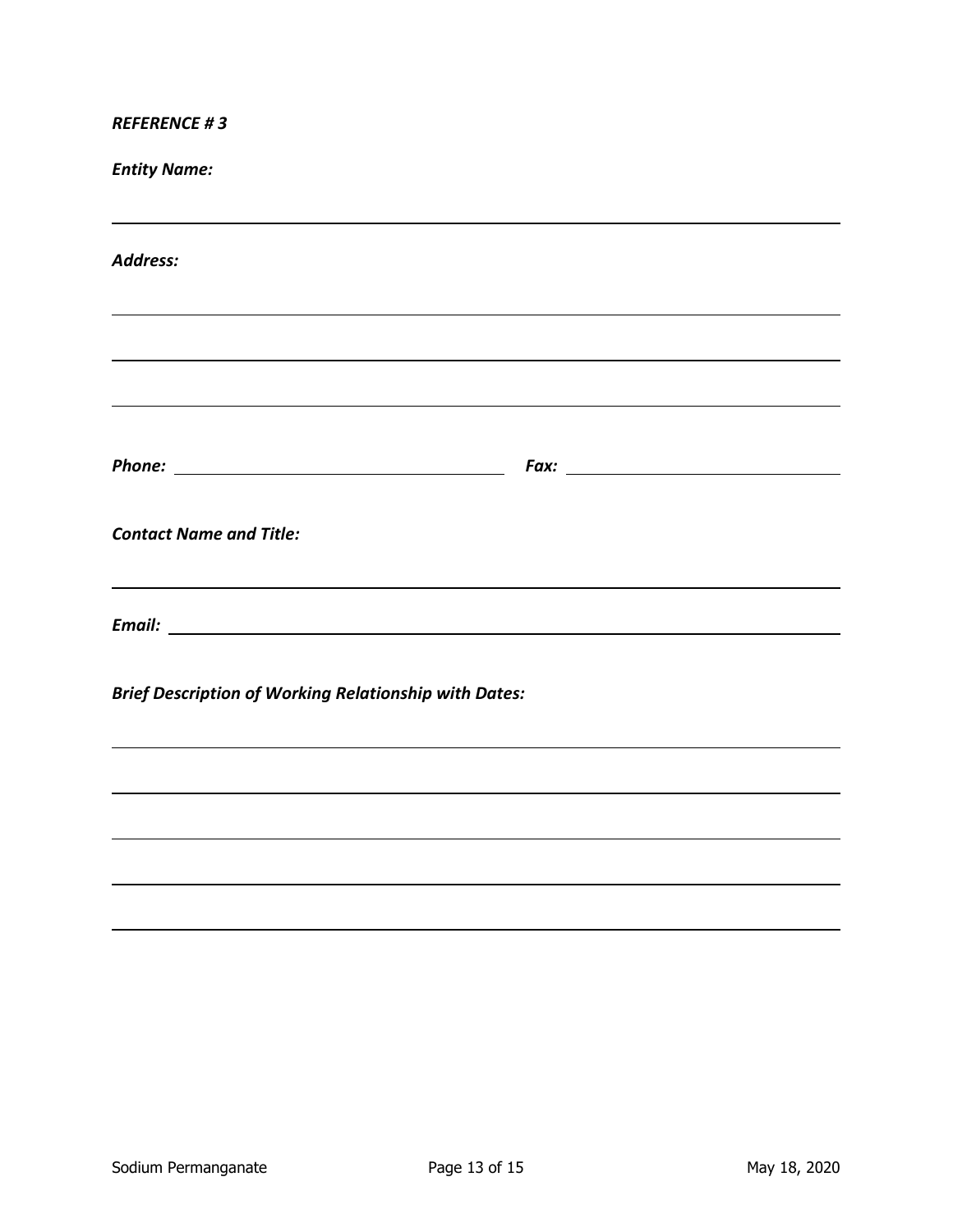#### **INSURANCE**

Attach certificates of required insurance.

#### **IRS W-9 FORM**

Complete and attach an IRS Form W-9.

#### **PRODUCT INFORMATION**

Attach complete description of the manufacture, features, and capabilities of materials and goods proposed to be provided.

#### **OTHER INFORMATION**

Attach other information necessary to describe the proposed vendor and the goods and services proposed to be provided.

#### **PRICE**

PRICE COMPONENTS and AMOUNTS:

|                                                       | $\frac{1}{2}$ |
|-------------------------------------------------------|---------------|
|                                                       | $\frac{1}{2}$ |
| <u> 1980 - Andrea Andrew Maria (h. 1980).</u>         | $\frac{1}{2}$ |
|                                                       |               |
| <u> 1989 - Johann Stoff, fransk politik (d. 1989)</u> | $\frac{1}{2}$ |
|                                                       | $\frac{1}{2}$ |
|                                                       | $\zeta$       |

### TOTAL PRICE REFLECTING ALL SPECIFICATIONS OF THE RFP

*\$*